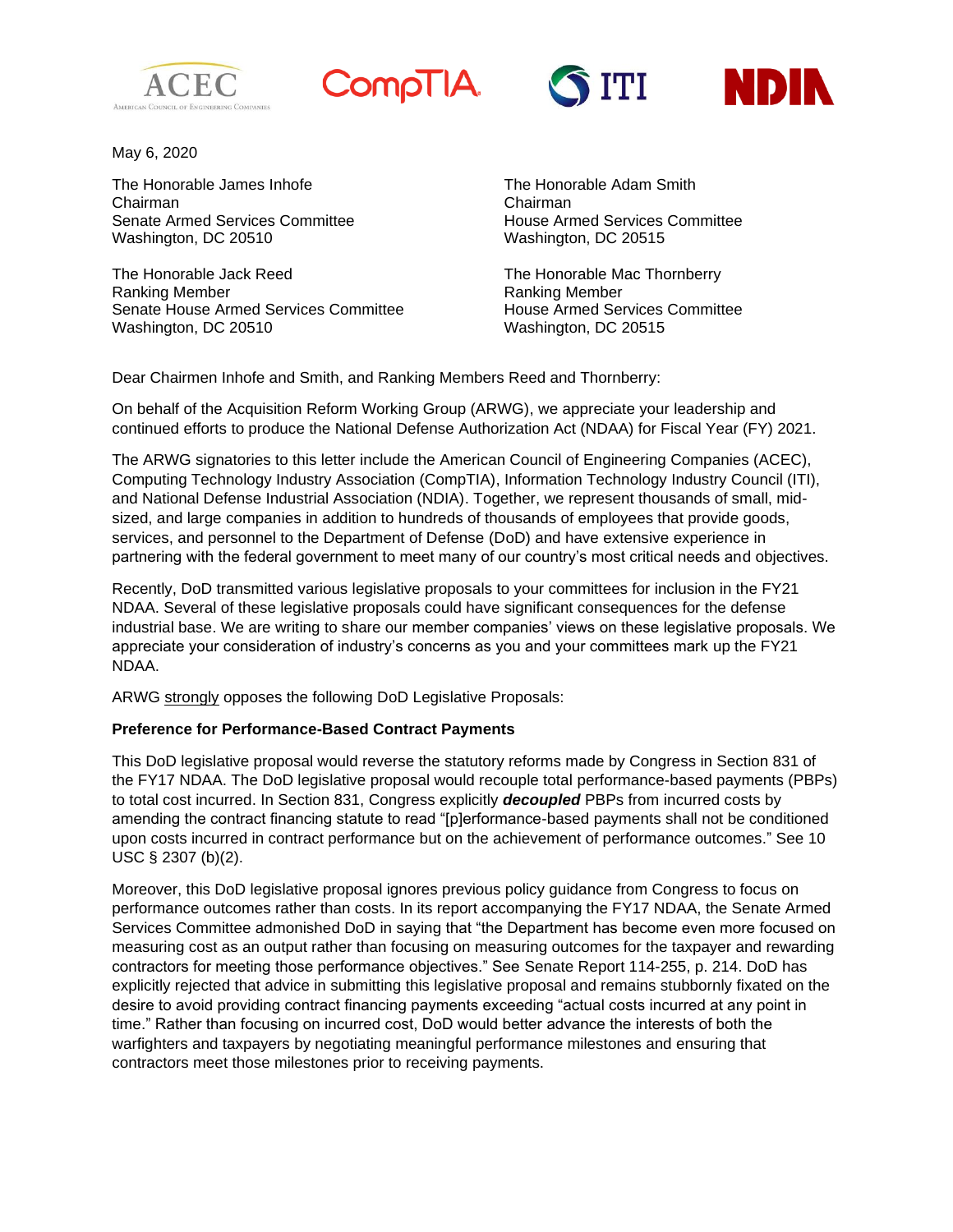Finally, this DoD legislative proposal is contrary to the practices of the other Executive Branch agencies in using PBPs. The Federal Acquisition Regulation (FAR) clause on PBPs does not include a limitation to total cost incurred. See FAR 52.232-32. None of the other Executive Branch agencies routinely require limiting PBPs to total costs incurred. In fact, DoD recently published the final Defense Federal Acquisition Regulation Supplement (DFARS) rule implementing the changes made by Section 831, including decoupling PBPs from costs incurred, ultimately realigning itself with the rest of the Executive Branch. This change does not require any increased funding. DoD has not provided a compelling reason to readopt defense-unique limitations on the use of PBPs.

## **Use of Detailed Manufacturing and Process Data**

This proposal would authorize DoD to release or disclose any detailed manufacturing or process data (DMPD) pertaining to privately funded commercial or noncommercial items outside of the government as necessary for "operation, maintenance (including depot-level maintenance, repair, and overhaul), installation, training, airworthiness determinations, testing and evaluation, or accident or incident investigations." Such data could be disclosed—at DoD's discretion—to third parties seeking to compete against the original equipment manufacturer (OEM).

This DoD legislative proposal would eviscerate longstanding trade secret protections for DMPD, including the "crown jewels" that contractors, especially manufacturers, highly value and take great measures to protect. In last year's NDAA, Congress repealed Section 866 of the FY19 NDAA, which would have established a statutory right for DoD to release or disclose limited rights data such as DMPD outside of the government during a data rights challenge. Section 866 presented significant due process and trade secret protection issues. This legislative proposal is significantly more damaging to a contractor's ability to protect its most important trade secrets. It impacts not only data to which DoD may have reasonable validation concerns related to source of development funding but also commercial and other privately funded items for which DoD does not have a validation concern.

The proposal eliminates the need for DoD to comply with the longstanding requirements of 10 USC 2321 to initiate data rights challenge proceedings if it has reasonable validation concerns. Instead, DoD would only be required to determine that the disclosure of the data is "necessary" for the identified purposes such as maintenance—a nebulous and low standard that at least one DoD customer has previously likened to requiring no more than a showing of "convenience." The disclosure would be made without any requirement for the authority for decision-making to be made at an appropriately high level or outside the purview of programs seeking to release or disclose data to create competition where it would not have otherwise existed. Notably, existing law already enables DoD to release or disclose DMPD that is "limited rights data" outside of the government to third parties as necessary for "emergency repair or overhaul." See 10 USC 2320(a)(2)(D)(i)(I).

The DoD proposal would also significantly undermine recent congressional efforts to require DoD to develop an IP Strategy early in the acquisition lifecycle, plan appropriately, and enter into specially negotiated licenses with appropriate valuation and pricing as a preference to address the DoD's data delivery and data rights needs. In fact, the conference report accompanying the FY18 NDAA stated that, in establishing a statutory preference for specially negotiated licenses via Section 835 (c), Congress sought to "encourage program managers to negotiate with industry to obtain the custom set of technical data necessary to support each major defense acquisition program rather than, as a default approach, seeking greater rights to more extensive, detailed technical data than is necessary." Because this legislative proposal would grant an automatic default authority for DoD to disclose DMPD if it deems it necessary to do so, the proposal would accomplish exactly what Congress sought to avoid by requiring DoD to undertake appropriate planning and negotiate special licenses. In fact, DoD's proposal would eliminate the possibility of a negotiated solution.

Industry recognizes and supports the Department's desire to boost competition in the sustainment tail of the lifecycle of a weapon system, particularly in the area of maintenance and repair of legacy platforms.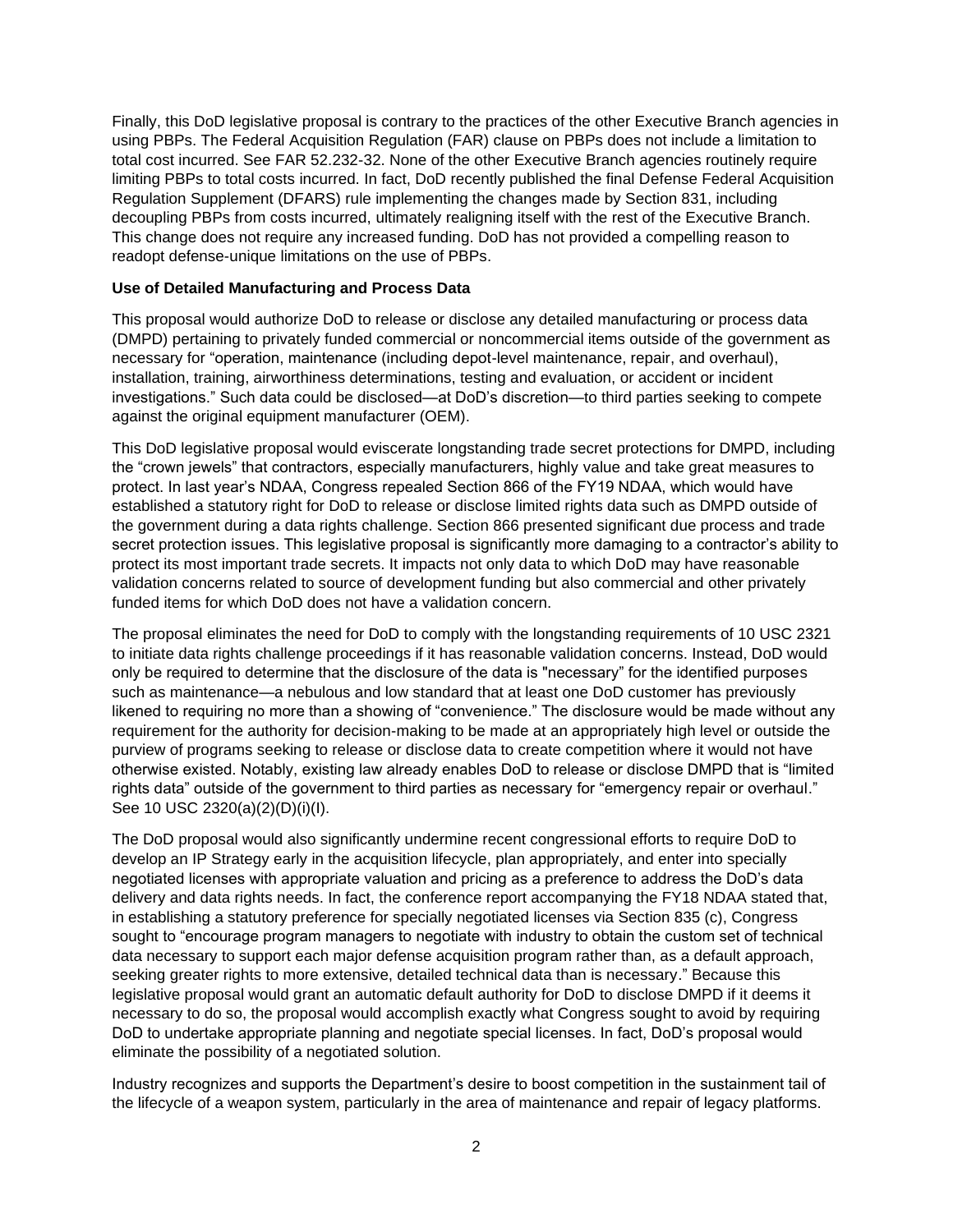Such competition must accommodate appropriate protections for contractor intellectual property. However, due to the significant trade secret and financial risk associated with this legislative proposal, contractors' primary recourse for mitigating the risk would be to withhold DMPD from delivery, which may create issues for organic maintenance and further exacerbate DoD's readiness concerns.

## **Submission of Uncertified Cost Information**

This proposal would require an offeror or contractor to submit uncertified cost information for commercial item proposals or contracts below the \$2 million Truth in Negotiations Act (TINA) threshold when a contracting officer determines that the pricing information provided is not adequate to permit the establishment of a fair and reasonable price. DoD seeks additional authority to ensure that contracting officers have insight into the costs of sole-source items and are in a more favorable position to negotiate with sole-source companies, especially in light of the DoD Inspector General's recent investigation into the TransDigm Group's excessive pricing practices.

However, the DoD proposal relies on a dubious assumption, namely that a sole-source supplier with a history of excessive pricing would be willing to reduce the offered price if the government obtained uncertified data on the contractor's costs. When the government knows the price is excessive, gathering supplementary information does nothing to change DoD's negotiating position when only one contractor can provide the part.

At the same time, the proposal would needlessly add bureaucracy, increase cost, and remove incentives for DoD contracting officers to perform due diligence. This proposed change would limit a contracting officer's responsibility to perform market research and review pricing information. The default practice among contracting officers would be to require additional uncertified cost data, which would add a significant barrier to commercial item acquisition, further burden the system, and slow the delivery of capabilities to the warfighter with no added protection for the government or the taxpayer. Moreover, unlike price, uncertified cost data for a commercial item does not reflect a contractor's investment to develop and bring the item to market.

Current law (10 USC 2379(d) and 10 USC 2306a) and existing FAR and DFARS coverage provide DoD all the authorities needed to determine fair and reasonable pricing. The better policy formulation to determine price reasonableness is reflected in the current TINA statute. If necessary, a contracting officer can already require the submission of other information that is relevant to the determination of a fair and reasonable price when information on the prices for which the same or similar items have previously been sold is inadequate.

Finally, the proposal does not adequately account for the most recent congressional action taken to address pricing for sole-source contracts. Congress addressed the pricing issue in a more comprehensive fashion in section 803 of the FY20 NDAA enacted last December. Section 803 amends the TINA statute (10 USC 2306a(d)) to require that an offeror is ineligible for award if the contracting officer is unable to determine proposed prices are fair and reasonable by any other means when an offeror fails to make a good faith effort to comply with a reasonable request to submit data—unless the Head of Contracting Activity determines that it is in the best interest of the government to make the award to that offeror. Paragraph (d)(2) added by section 803 also includes a mechanism for reporting offerors who have refused to provide sufficient information for adequate price determinations for past performance and other purposes. A new DFARS Case (DFARS Case 2020-D008) has been opened to implement section 803, but no proposed rule has yet been published. This provision should be fully implemented in regulations and evaluated before any additional requirements are considered.

## **Commercial Product or Commercial Service Determinations**

This proposal would remove the language of 10 USC 2306a(b)(4), enacted in the FY16 NDAA, to require reliance on prior commercial item determinations. The proposal also revises 10 USC 2380(b), enacted in the FY18 NDAA, which limits the ability of DoD to procure a product or service under FAR Part 15 if the